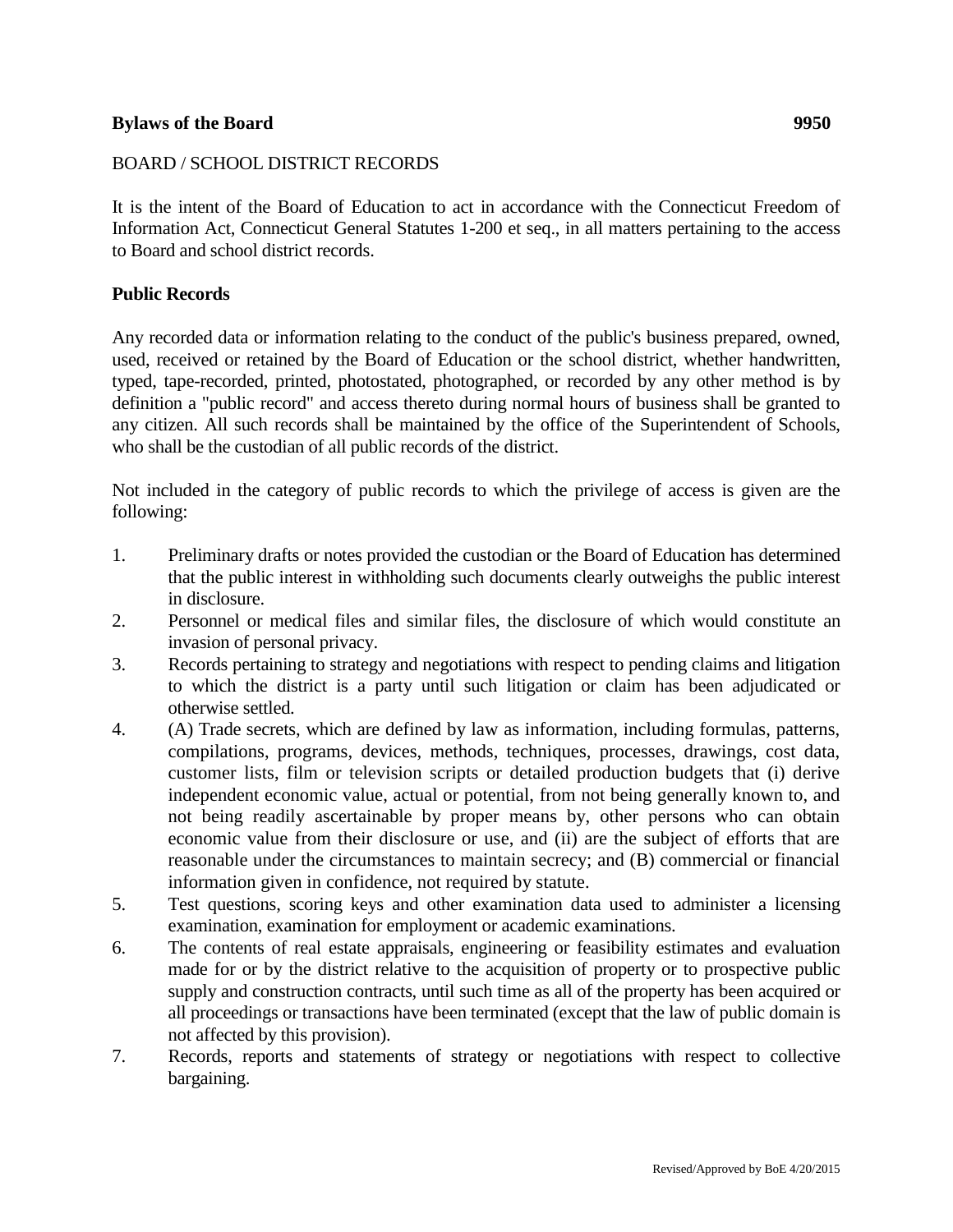- 8. Records, tax returns, reports and statements exempted by federal law or state statutes or communications privileged by the attorney-client relationship, doctor-patient relationship, therapist-patient relationship or any other privilege established by the common law or the general statutes.
- 9. Names or addresses of students enrolled in the public schools without the consent of each student whose name or address is to be disclosed who is eighteen or older and a parent or guardian of such minor student, provided that this shall not be construed as prohibiting the disclosure of the names or addresses of students enrolled in a regional school district to the board of selectmen or town board of finance of the town wherein the student resides for the purpose of verifying tuition payments made to such school.
- 10. Educational records which are not subject to disclosure under the Family Educational Rights and Privacy Act, 20 U.S.C. 1232g.
- 11. Records when there are reasonable grounds to believe disclosure may result in a safety risk, including the risk of harm to any person, any Board facility or any fixture or appurtenance and equipment attached to, or contained in, such facility, except that such records shall be disclosed to a law enforcement agency upon the request of the law enforcement agency. Such reasonable grounds shall be determined by the Commissioner of Emergency Services and Public Protection, after consultation with the Superintendent, with respect to records concerning the school district. Such records include, but are not limited to: (i) Security manuals or reports;(ii) Engineering and architectural drawings of Board facilities; (iii) Operational specifications of security systems utilized at any Board facility, except that a general description of any such security system and the cost and quality of such system, may be disclosed; (iv) Training manuals prepared for Board facilities that describe, in any manner, security procedures, emergency plans or security equipment; (v) Internal security audits of Board facilities; (vi) Minutes or records of meetings, or portions of such minutes or records, that contain or reveal information relating to security or other records otherwise exempt from disclosure under this subsection; (vii) Logs or other documents that contain information on the movement or assignment of security personnel; and (viii) Emergency plans and emergency and (viii) Emergency plans and emergency preparedness, response, recovery and mitigation plans, including plans provided to a state agency or a local emergency management agency or official.
- 12. Records of standards, procedures, processes, software and codes, not otherwise available to the public, the disclosure of which would compromise the security or integrity of an information technology system.
- 13. The residential, work or school address of any participant in the address confidentiality program established by the Secretary of State to protect victims of family violence, injury or risk of injury to a minor, sexual assault, or stalking.
- 14. Responses to any request for proposals or bid solicitation issued by the district or any record or file made by the district in connection with the contract award process, until such contract is executed or negotiations for the award of such contract have ended, whichever occurs earlier, provided the Superintendent certifies that the public interest in the disclosure of such responses, record or file is outweighed by the public interest in the confidentiality of such responses, record or file.
- 15. Any record created by a law enforcement agency or other federal, state, or municipal governmental agency consisting of a photograph, film, video or digital or other visual image depicting the victim of a homicide, to the extent that such record could reasonably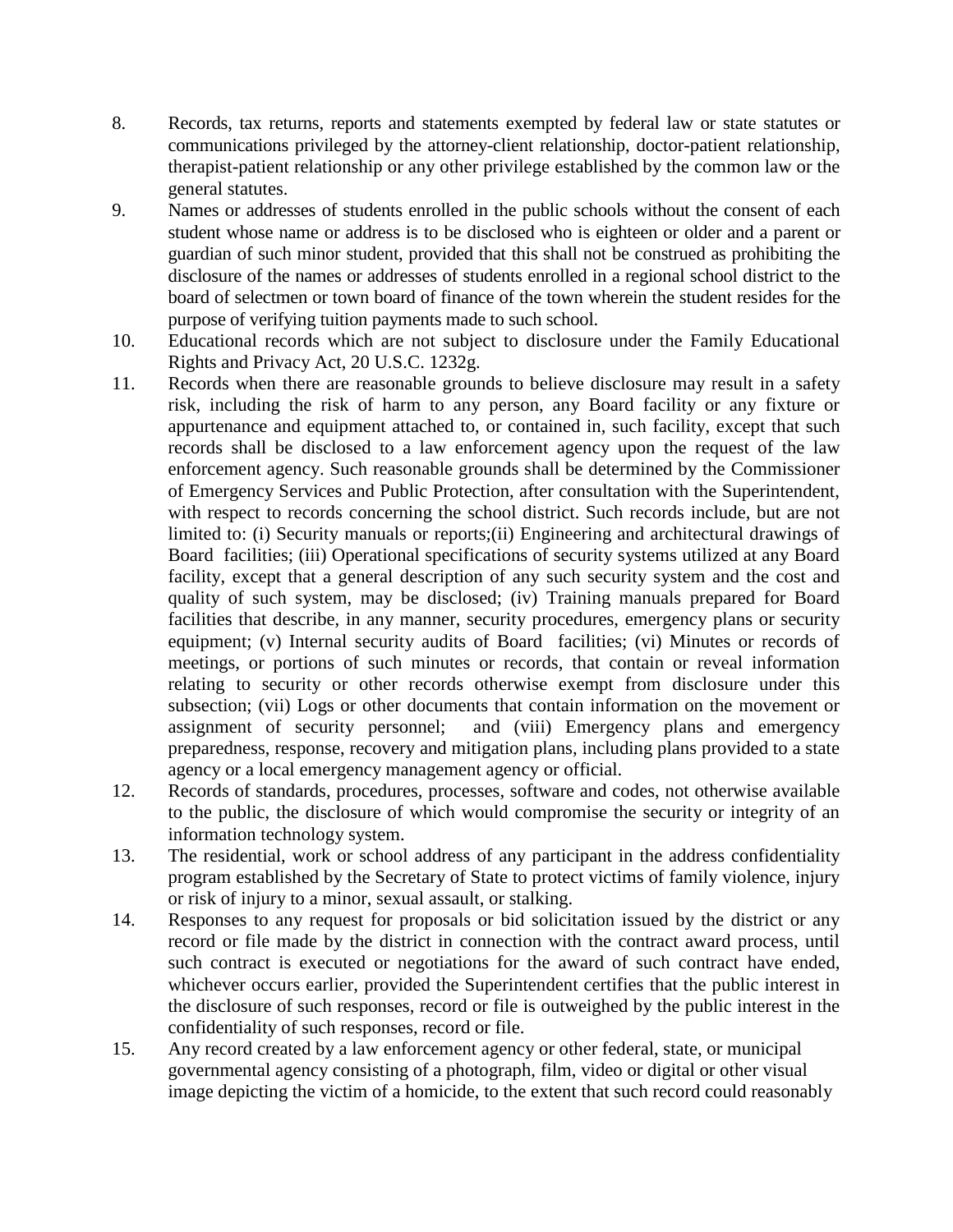be expected to constitute an unwarranted invasion of the personal privacy of the victim or the victim's surviving family members.

16. Any other record otherwise exempt by law from disclosure.

### **Access to Public Records**

Any person applying in writing shall receive promptly upon request, a plain or certified copy of any public record except those which access is not permitted under law, at a cost not to exceed fifty cents per page. If any copy requested required a printout or transcription, or if any person applies for a printout or transcription of a public record, the fee shall not exceed the cost to the school district. The district will require prepayment of the fee if the fee is estimated to be ten dollars or more. There will be no sales tax for this service. There will be no charge if the person requesting the record is an indigent, the record requested is exempt from disclosure, or if, in the judgment of the custodian of records, compliance with the request benefits the general welfare.

An additional charge of one dollar for the first page and fifty cents for each additional page may be made for certification of any records or of any fact within the record.

Any individual may copy a public record through the use of a hand-held scanner. The Board may charge a fee not to exceed twenty dollars for an individual to pay each time the individual copies records with a hand-held scanner. As used in this section, "hand-held scanner" means a battery operated electronic scanning device, the use of which (1) leaves no mark or impression on the public record, and (2) does not unreasonably interfere with the operation of the Board.

The Superintendent, on behalf of the Board of Education, shall immediately notify an employee in writing, and the employee's union representative, if any, when a request is made for disclosure of the employee's personnel, medical or similar files, if (and only if) the Superintendent reasonably believes disclosure would legally constitute an invasion of the employee's privacy. The Board shall disclose the records requested unless it receives a written objection from the employee concerned (or the employee's union representative, if any), within 7 business days from the receipt by the employee or such representative of the notice or, if there is no evidence of receipt of written notice, not later than 9 business days from the date the notice is actually mailed, sent, posted or otherwise given. Each objection filed under this subsection shall be on a form provided by the Board, in accordance with the law. Upon the filing of an objection, the Board shall not disclose the requested records unless ordered to do so by the Freedom of Information Commission or if the employee subsequently approves the disclosure of the records requested by submitting a written notice to the Board.

# **Record Retention**

In accordance with state law, no public record may be "removed, destroyed, mutilated, transferred or otherwise damaged or disposed of, in whole or in part, except as provided by law or under the rules and regulations adopted by the State Library Board." Therefore, public records may only be subject to destruction and disposal (1) in a manner provided by guidelines adopted